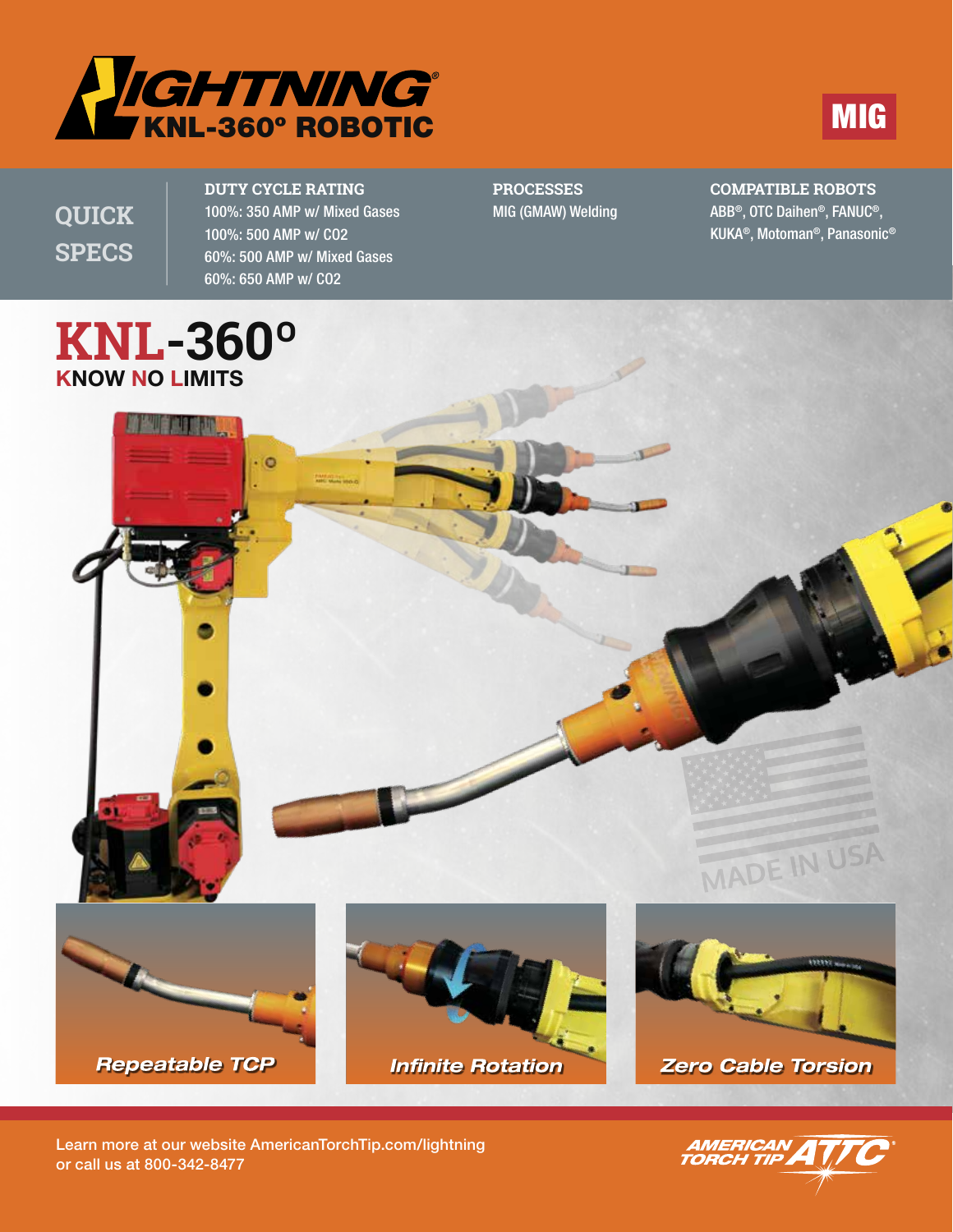

**KNL-360º** KNOW NO LIMITS

# ANTI-SEIZE ROTATION CABLE

# *Features & Benefits*

*Product Shown Without Insulator*

#### Bigger Rotational Surface Area & Silver-Plated Spring

Silver plated springs, and large conical surfaces, allow for superior electrical flow and conductivity.

### More Robust Joint

For better heat dissipation.

#### Under Constant Pressure

Rotating contact surfaces under constant pressure in order to stay connected and eliminate amperage and voltage jumps.

#### Got Grease?

With built-in pockets our conical rotating surfaces can be packed with more grease for a longer lasting, smoother rotating joint.

#### Free Of Cable Strain

Significantly increase your cable life with torsion free cable. You eliminate the concern of accelerating cable wear while rotating on the sixth axis.

FOR Through-Arm Robots

#### Infinite Rotation

Our Infinite rotation cable and joint allows for ease of programing. Reduce your weld cycle times with no need for reorientation of the cable on the sixth axis. There are no wasted air moves; which allows you to create the most efficient weld path possible. All while the cable remains torsion free.

# Replacement Cable Option

TA3 Compatible with Tregaskiss †



Learn more at our website AmericanTorchTip.com/lightning or call us at 800-342-8477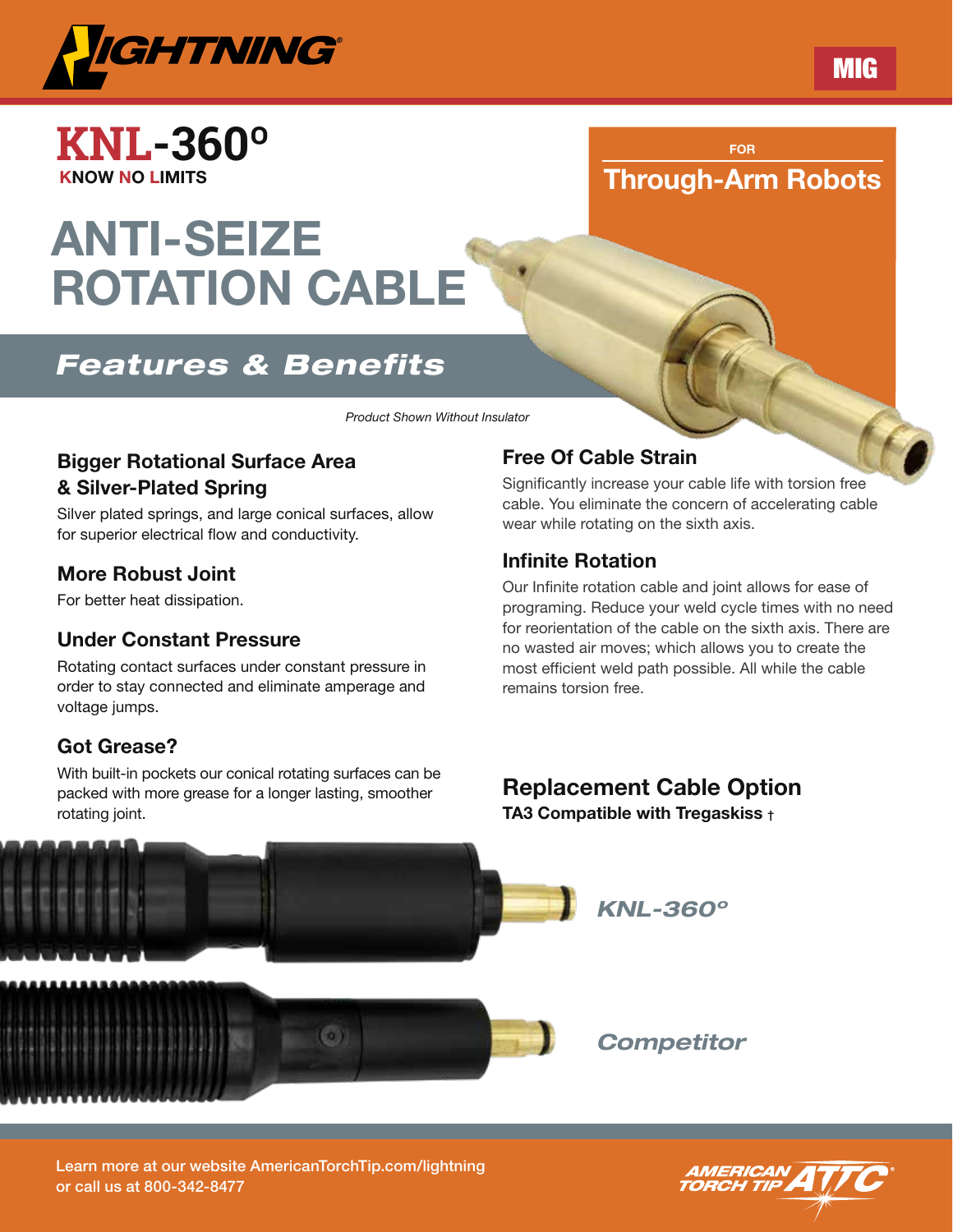

# **KNL CABLES**

| <b>Robot Brand</b>   | <b>Robot Model</b>               | Part #                 | <b>LSR Replacement</b> |
|----------------------|----------------------------------|------------------------|------------------------|
| <b>KUKA®</b>         | KR 5 arc HW                      | 64-CK023               | 58CK023-KNL            |
|                      | KR 16 arc HW                     | 64-CK030               | 58CK030-KNL            |
|                      | <b>KR 16 L8 HW</b>               | 64-SK027               | 58SK027-KNL            |
| Motoman <sup>®</sup> | <b>EA1400 XRC</b>                | 64-CM016               | 58CM016-KNL            |
|                      | <b>EA1900 XRC</b>                | 64-CM017               | 58CM017-KNL            |
|                      | EA1400N, SSA2000, MA1400, VA1400 | 64-CM001               | 58CM001-KNL            |
|                      | MA1440, AR1440, MH12             | 64-CM035               | 58CM035-KNL            |
|                      | <b>EA1900N</b>                   | 64-CM002               | 58CM002-KNL            |
|                      | MA2010, AR2010                   | 64-CM038               | 58CM038-KNL            |
|                      | MA3100, MA3120                   | 64-CM031               | 58CM031-KNL            |
|                      | MH24, AR1730                     | 64-CM039               | 58CM039-KNL            |
|                      | IRB1600ID, IRB1520ID             | 64-SA024               | 58SA024-KNL            |
| $ABB^{\circledR}$    | IRB2600ID-15/1.85                | 64-SA028               | 58SA028-KNL            |
|                      | IRB2600ID-8/2.00                 | 64-SA029               | 58SA029-KNL            |
|                      | <b>IRB1660ID</b>                 | 64-SA030               | 58SA030-KNL            |
| <b>FANUC®</b>        | 100iC, 100iC-12                  | 64-SF005               | 58SF005-KNL            |
|                      | 100iC-6L, 100iC-7L               | 64-SF007               | 58SF007-KNL            |
|                      | 100iC-8L                         | 64-SF010               | 58SF010-KNL            |
|                      | 120 <sub>i</sub> C               | 64-SF006               | 58SF006-KNL            |
|                      | 120iC-10L, 120iC-12L             | 64-SF008               | 58SF008-KNL            |
|                      | M10iA-6L, M10iA-7L               | 64-SF007               | 58SF007-KNL            |
|                      | 100ID                            | 64-SF011M<br>64-SF011L |                        |
|                      | 120ID                            | 64-SF015M<br>64-SF015L |                        |

† American Torch Tip Company is in no way affiliated with the above-named manufacturer(s). References to the above-named machines, torches and numbers are for your convenience only. American Torch Tip is not necessarily authorized by the above-named manufacturer(s) to provide replacement parts. Most parts advertised for sale are made by, or for, American Torch Tip Company and other parts, as indicated, are original parts manufactured by the abovenamed OEM and are simply being resold by American Torch Tip Company.